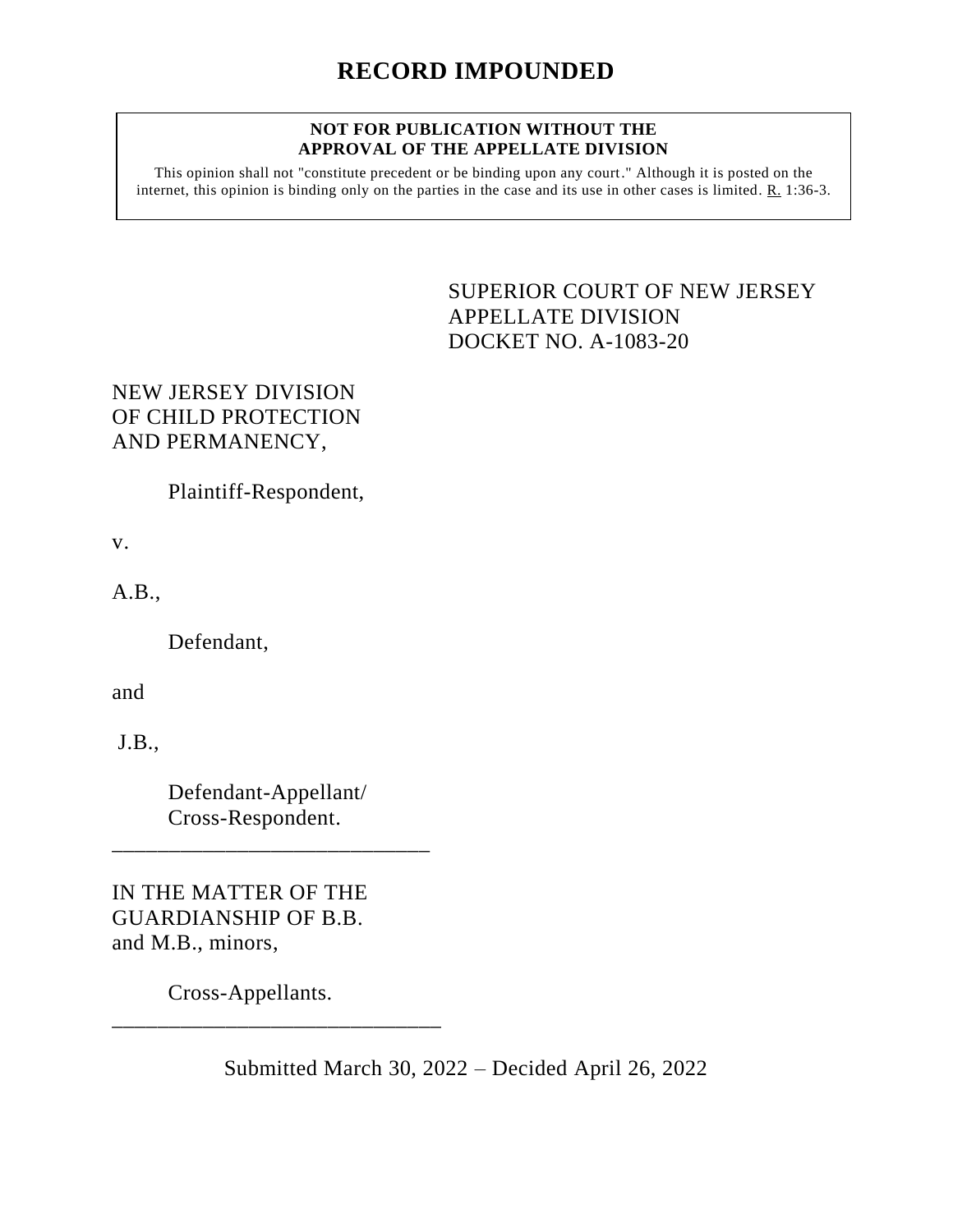Before Judges Hoffman, Whipple and Geiger.

On appeal from the Superior Court of New Jersey, Chancery Division, Family Part, Warren County, Docket No. FG-21-0109-20.

Joseph E. Krakora, Public Defender, attorney for appellant/cross-respondent (Robyn A. Veasey, Deputy Public Defender, of counsel; Catherine Wilkes, Assistant Deputy Public Defender, of counsel and on the briefs).

Matthew J. Platkin, Acting Attorney General, attorney for respondent (Melissa H. Raksa, Assistant Attorney General, of counsel; Julie B. Colonna, Deputy Attorney General, on the brief).

Joseph E. Krakora, Public Defender, Law Guardian, attorney for minors/cross-appellants (Meredith Alexis Pollock, Deputy Public Defender, of counsel; Karen M. Stecker, Assistant Deputy Public Defender, of counsel and on the briefs)

## PER CURIAM

Defendant J.B. (John) appeals from a November 30, 2020 Family Part judgment of guardianship terminating his parental rights to the minor children M.B. (Michael) and B.B. (Brianna).<sup>1</sup> The Law Guardian for Brianna and Michael cross-appeals, challenging the trial judge's decision to treat John as a legal parent of the children and proceed with a guardianship trial. After

<sup>&</sup>lt;sup>1</sup> We use initials and pseudonyms to protect the identity of the parties.  $R_1$  1:38- $3(d)(12)$ .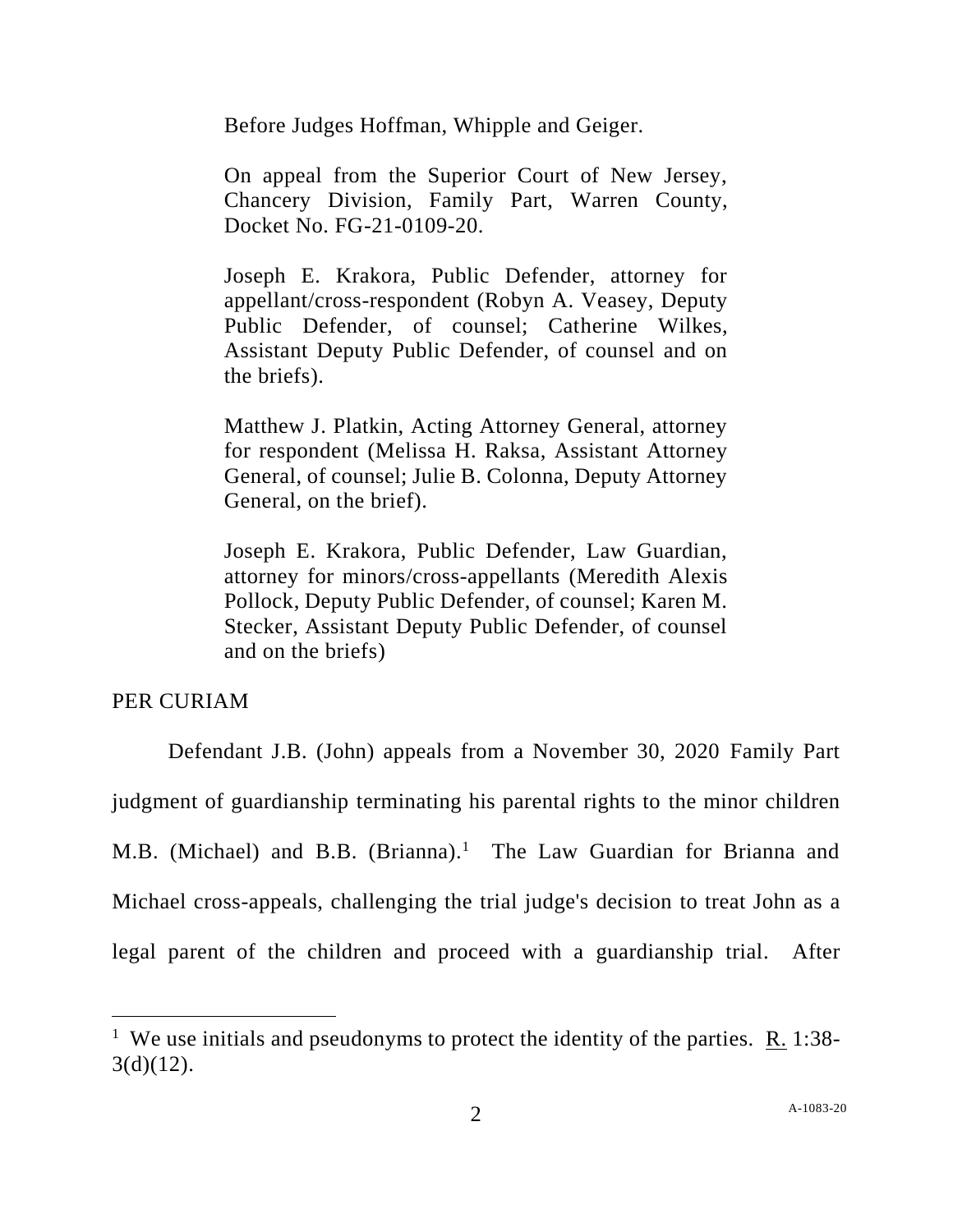reviewing the record in light of the applicable legal standards, we affirm substantially for the reasons expressed by Judge Haekyoung Suh in her comprehensive sixty-five-page opinion.

I.

The evidence was reviewed at length in Judge Suh's opinion which, based on our review of the record, is supported by sufficient credible evidence. R.  $2:11-3(e)(1)(A)$ . We begin with a summary of the record and trial court proceedings.

John and defendant A.B. (Anna) met in 1998 and married in 2011. Anna gave birth to Michael in December 2013, and to Brianna in July 2017.<sup>2</sup> On March 4, 2020, Anna surrendered her parental rights to the children's current resource parents and did not appeal. Both Anna and John have a long history of drug abuse. The Division of Child Protection and Permanency (Division) first became involved with Anna prior to Michael's birth.

Paternity tests completed in 2018 and 2019 indicated that John is not the biological father of either Michael or Brianna; however, their birth certificates list John as their father as he was married to Anna at the time of their births.

<sup>2</sup> John had two other children with Anna, and their parental rights to those children were terminated in Pennsylvania in approximately 2005.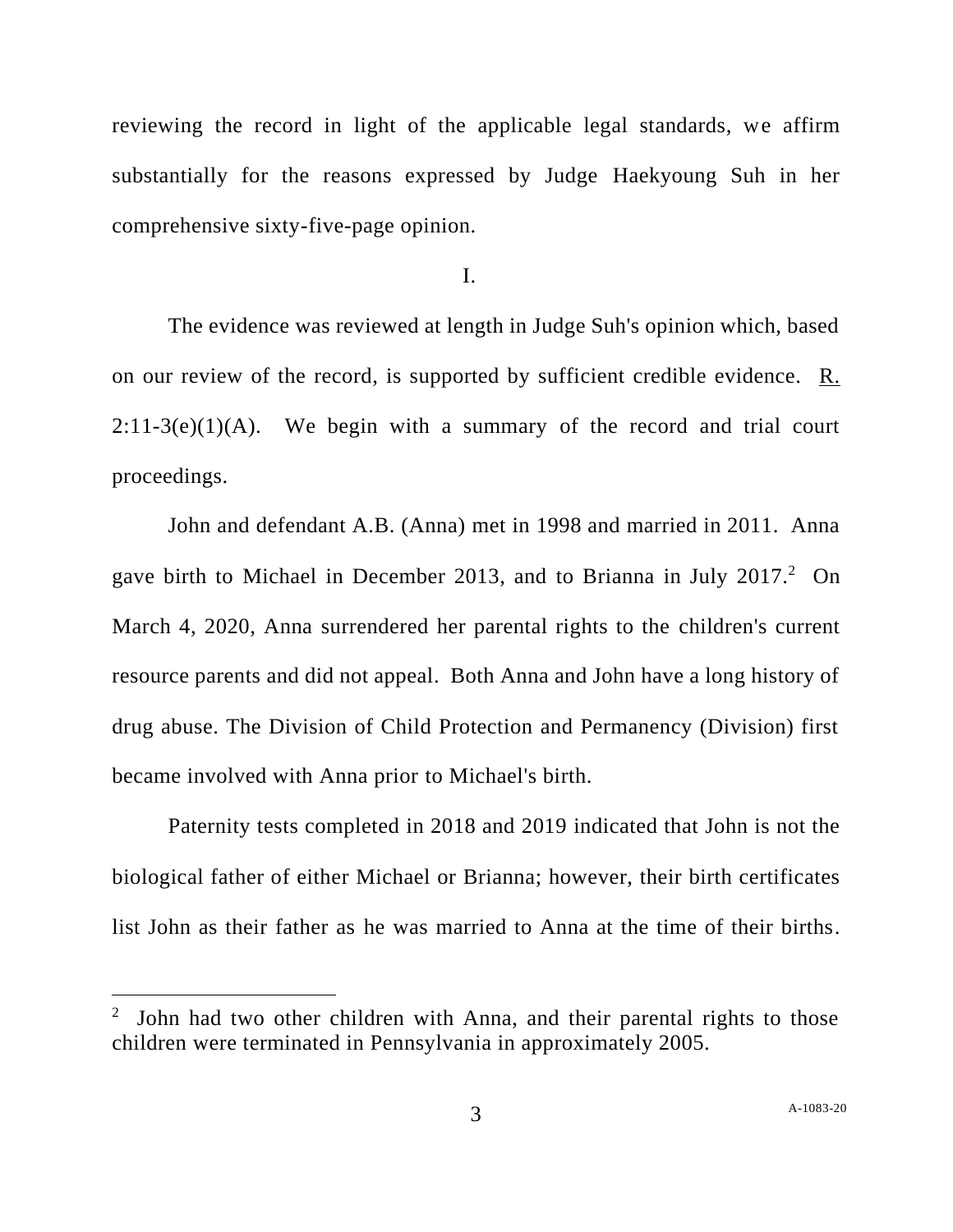The biological fathers of Michael and Brianna remain unknown. Notwithstanding the results of John's paternity test, none of the parties requested the court to enter an order of non-paternity as to John.

Michael was born while Anna was incarcerated on drug-related offenses. After doctors diagnosed Michael with Neonatal Abstinence Syndrome (NAS) at birth, he remained hospitalized for six weeks due to withdrawal symptoms. Following a diagnosis of autism and attention-deficit/hyperactivity disorder in 2017, Michael began attending the Early Childhood Learning Center to address his special needs.

In March 2017, the Division learned that Anna was pregnant again and received reports that she was abusing drugs. In February 2018, a police officer found Michael wandering in the street without shoes or a coat. John allowed Anna to care for the children when he was at work; however, she had taken drugs and fallen asleep. At the time, Brianna was in daycare. When police and a Division caseworker returned Michael to the home, Anna was unable to stay awake. She admitted to relapsing and tested positive for cocaine and methadone.

Following this incident, the Division implemented a safety protection plan, which required John to supervise Anna's contact with the children at all times. Sometime thereafter, Division caseworker Nixie Colon made an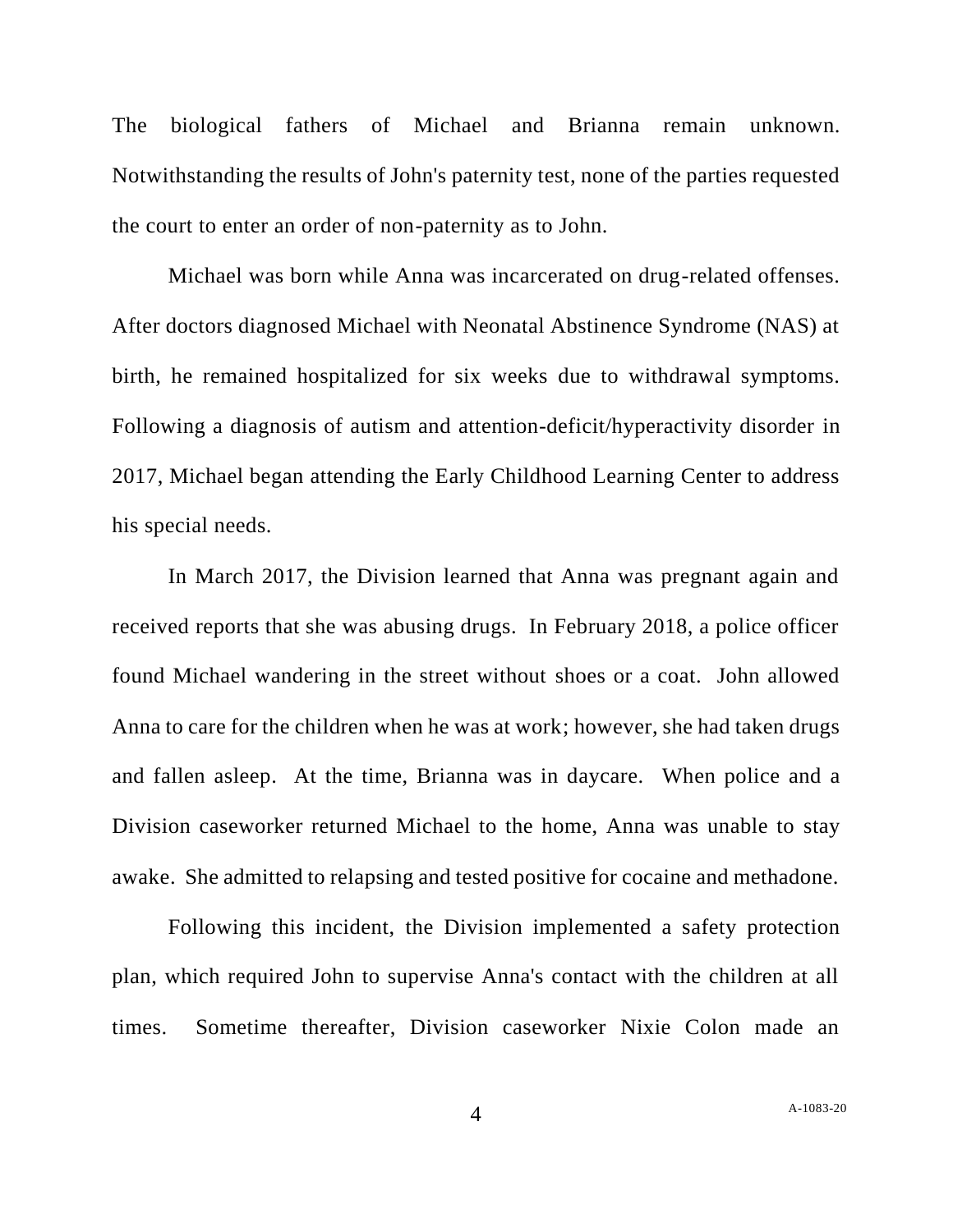unannounced visit to the family's apartment after receiving a report that Anna dropped Brianna off at daycare unsupervised. Anna came out of the apartment, slurring her words and swaying. John then came out and appeared under the influence.

Based on this incident, the Division removed the children from the home and placed them with non-relative resource parents, "Rachel" and "Tom," where they remain. Rachel and Tom provided Michael with occupational, physical, and speech therapies. The couple had previously adopted a biracial son, "Danny," and also have a biological child together.

The guardianship trial took place between September and November 2020. In addition to testimony from five caseworkers, the Division presented expert testimony from Dr. Kinya Swanson, who conducted psychological testing and comparative bonding evaluations. John acknowledged that he had allowed Anna to be unsupervised with the children despite her drug use and that Michael had absconded from the home; in addition, he admitted that after he was supposed to supervise her contact, he allowed her to take the children to daycare and school because he needed to go to work early in the morning.

According to Dr. Swanson, John's psychological tests yielded incredibly low results, which were contrary to his interview, suggesting that he did not

5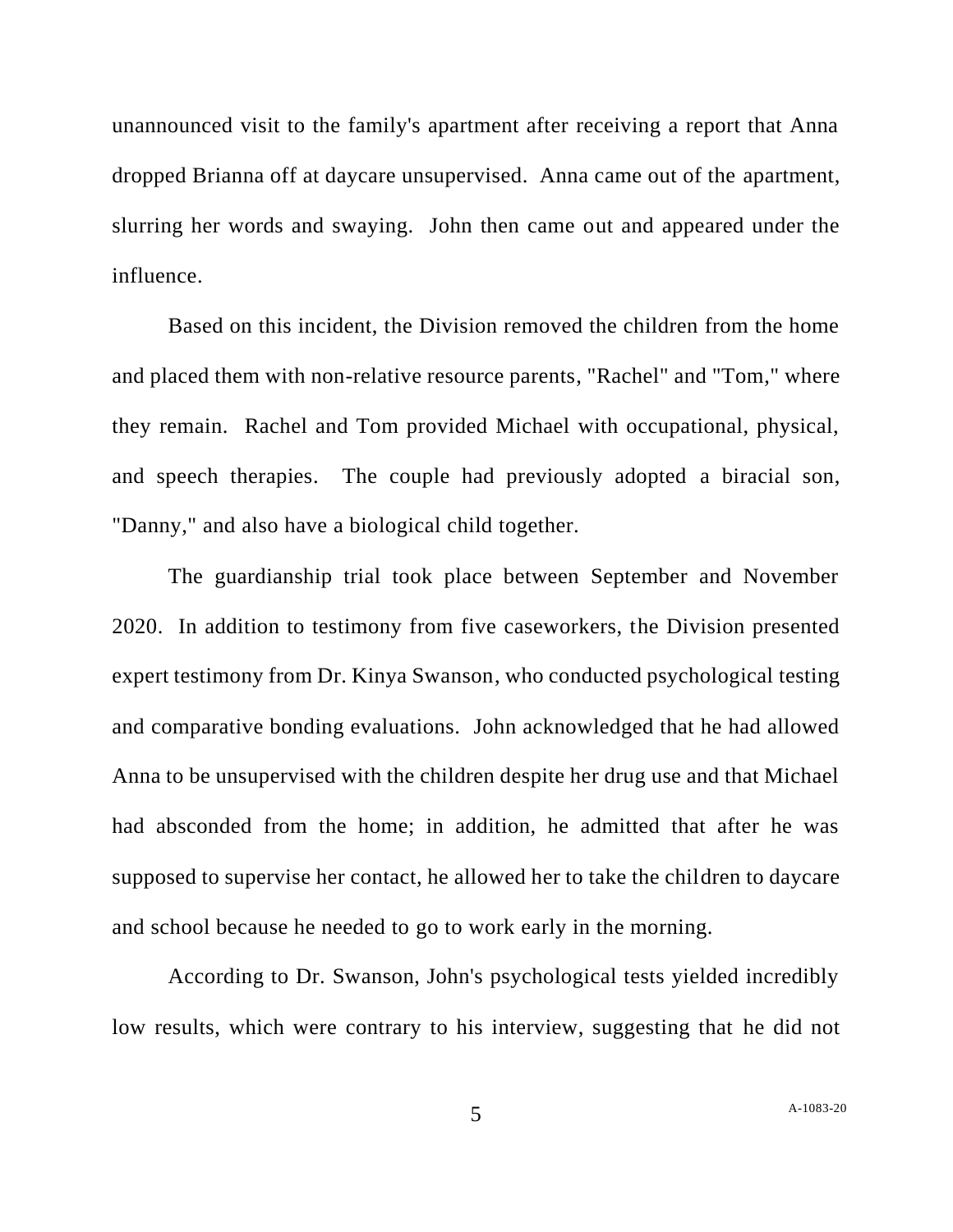properly attend to the questions and that he had a higher intelligence level than scored. Other results indicated that he would have difficulty with "applied parenting," such that he would struggle to coordinate Michael's autism services and would have difficulty making decisions on how best to address his needs. John also exhibited a low frustration tolerance and expected strict obedience of children.

Dr. Swanson concluded to a reasonable degree of psychological certainty that John's current ability to independently parent the children was impaired and he was not fit to parent, nor would he become fit in the foreseeable future. John demonstrated deficits in substance abuse, intelligence, personality traits, and parenting skills. During the bonding evaluation, John exhibited an authoritarian parenting style with Michael, which frustrated Michael and showed John's lack of insight into Michael's special needs.

In contrast, Dr. Swanson found that Rachel and Tom provided consistent daily care to the children and were their psychological parents. They also successfully addressed and regularly managed Michael's special needs. The children were thriving in their care and were also developing healthy bonds with them. Dr. Swanson opined that Rachel and Tom would serve as the best longterm option for the children, and that removing the children from John's care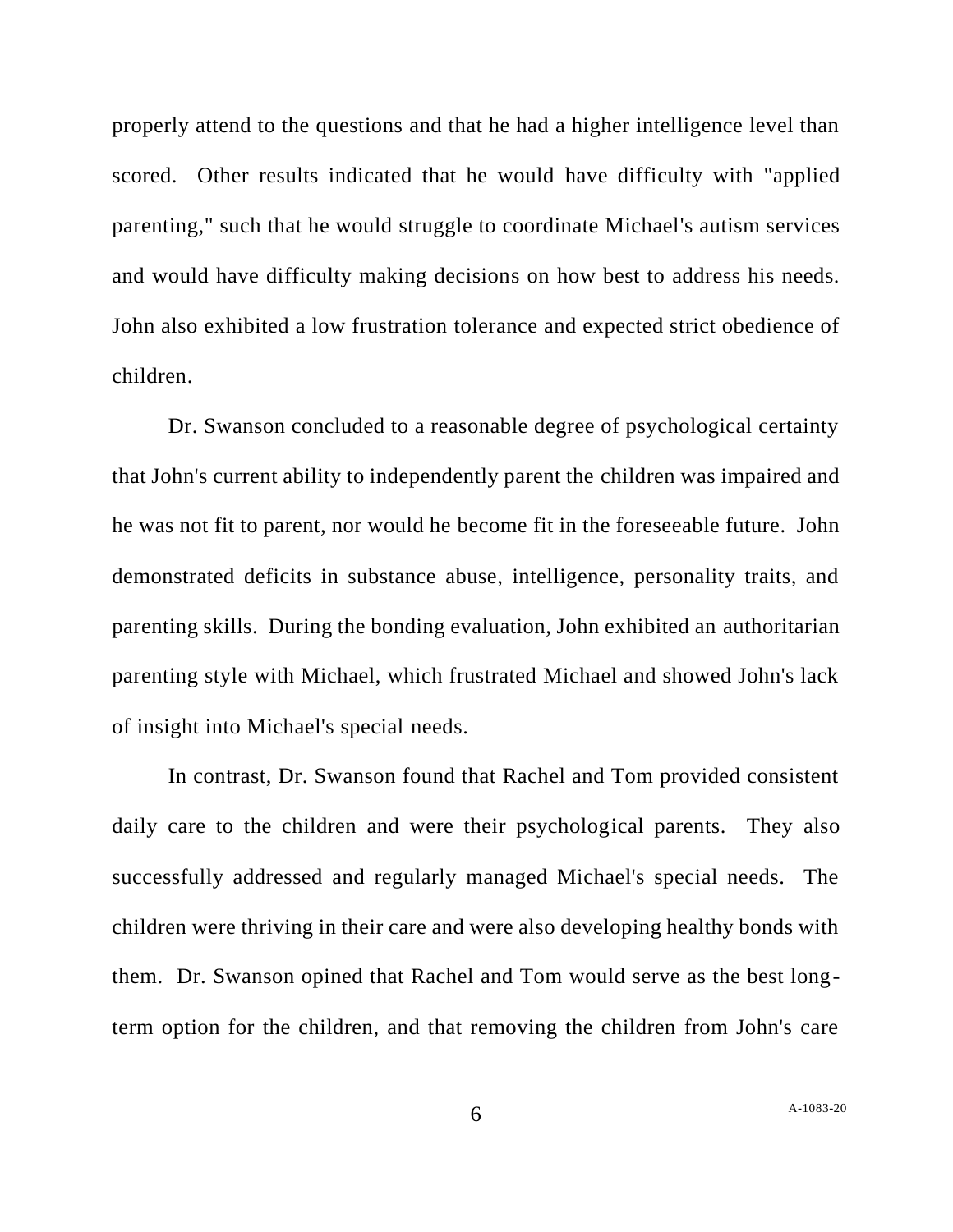would not do more harm than good. She further opined both children need permanency, and any delay in achieving it would add to the harm they had already experienced.

The Law Guardian presented expert testimony from Dr. Rachel Jewelewicz-Nelson, who also conducted psychological and bonding evaluations. Dr. Nelson found that the children had stronger bonds with their resource parents, Rachel and Tom, and that John is not presently capable of caring for the children, nor will he be capable in the foreseeable future.

In addition to his own testimony, John offered the testimony of an investigator, a physician from St. Luke's Hospital, a Catholic Charities Supervisor, and a Program Coordinator from People Helping People.

On November 30, 2020, Judge Suh issued a comprehensive written decision finding that the Division clearly and convincingly satisfied the fourfactor best interests test of N.J.S.A. 30:4C-15.1(a). Under the first prong of the test, Judge Suh found that the Division presented clear and convincing evidence that John's substance abuse, his inability to monitor the children's contact with their mother, and "two close shaves" with Michael prove that the "children's safety and health has been and will continue to be endangered by the parental relationship with [John]." As to the second prong, the judge found that the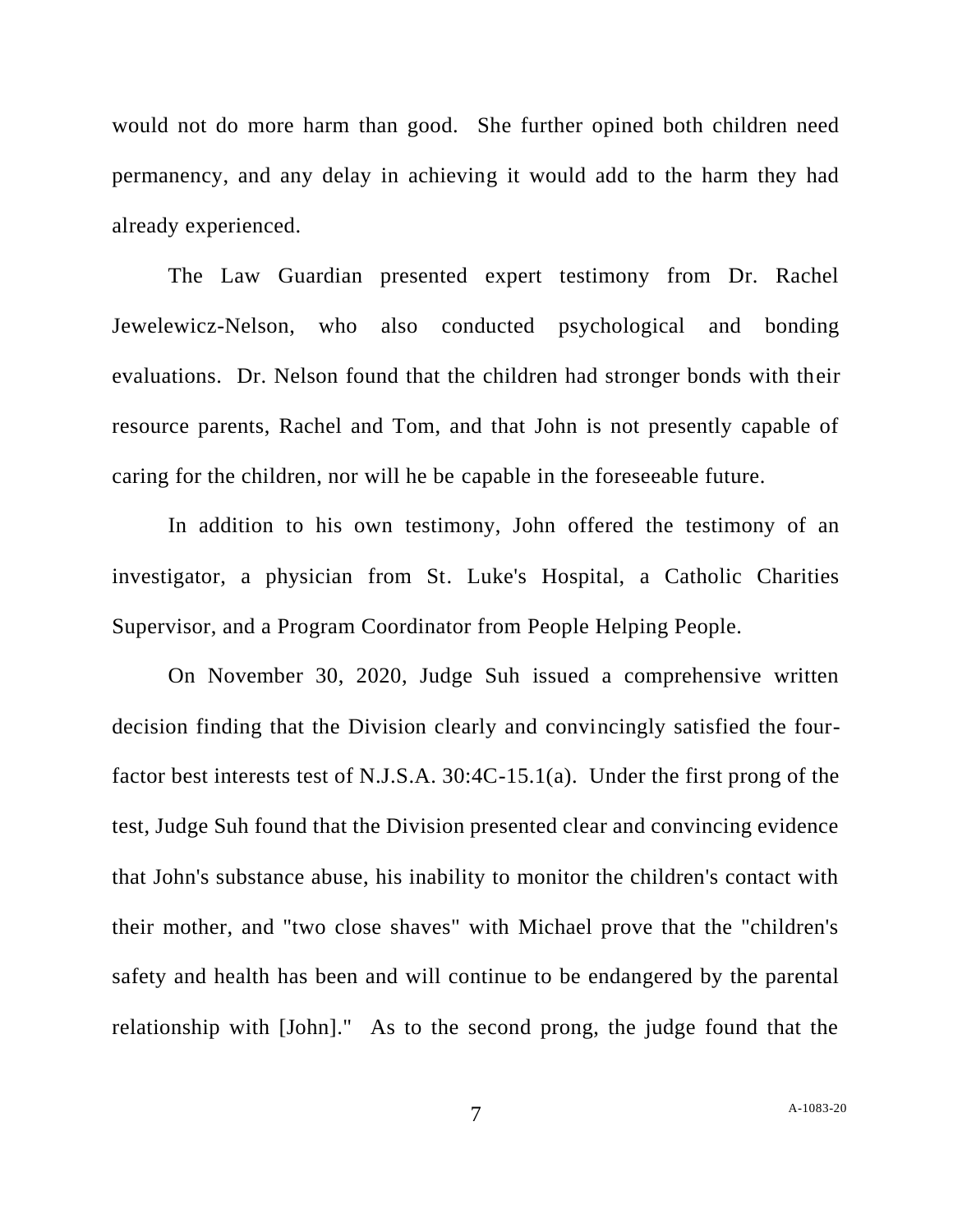Division satisfied its burden by showing that John was unable to shield the children from harm posed by their mother, Anna, and that John failed to maintain safe and secure housing for the children. With regard to the third prong, Judge Suh found that the Division made reasonable efforts to reunify John with his children, including offering substance abuse evaluations, psychological and bonding evaluations, parenting skills classes, individual counseling, and referrals to housing and transportation agencies. Finally, under the fourth prong, relying on the psychologists presented by the Division and the Law Guardian, the judge found that the children had developed a "healthy and secure bond" with their resource parents, and that it was in their best interests to be adopted by them.

Judge Suh also found that John was Brianna's and Michael's psychological parent. See V.C. v. M.J.B., 163 N.J. 200 (2000). She explained that, as the children's psychological parent, John stood "in parity with a legal parent." She also found that John was the legal parent based on the previous court order that granted him sole legal and physical custody of Michael and Brianna.

The judge found the Division's witnesses credible; in particular, she described Dr. Swanson as "highly credible." She also found Dr. Nelson credible; however, she placed little weight on her psychological testing results because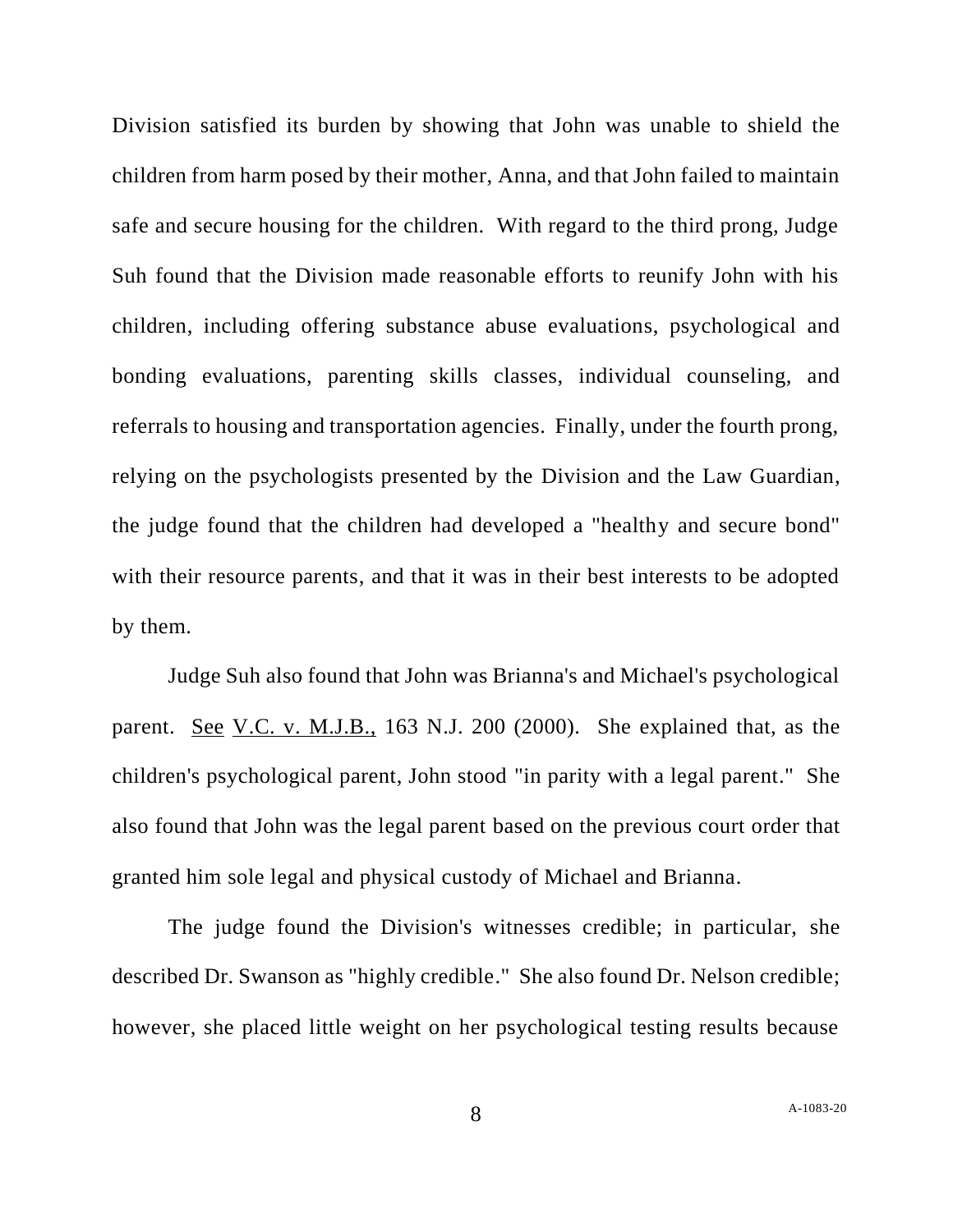she used the outdated Rorschach inkblot test. Her reliance on those results regarding John's inability to parent was therefore "not scientifically reliable or convincing."

Judge Suh characterized John's testimony as punctuated by numerous inconsistencies and omissions. She noted that John had a long history of substance abuse. Finally, she rejected John's accusations of racism against the resource parents as unsupported by any credible evidence.

II.

In striking a balance between a parent's constitutional rights and the children's fundamental needs, courts employ the four-prong best interests test articulated in N.J. Div of Youth & Fam Servs v. A.W.*,* 103 N.J. 591, 604–11 (1986), and codified by N.J.S.A. 30:4C-15.1(a):

> a. The division shall initiate a petition to terminate parental rights on the grounds of the "best interests of the child" pursuant to [N.J.S.A.  $30:4C-15(c)$ ] if the following standards are met:

> (1) The child's safety, health or development has been or will continue to be endangered by the parental relationship;

> (2) The parent is unwilling or unable to eliminate the harm facing the child or is unable or unwilling to provide a safe and stable home for the child and the delay of permanent placement will add to the harm. Such harm may include evidence that separating the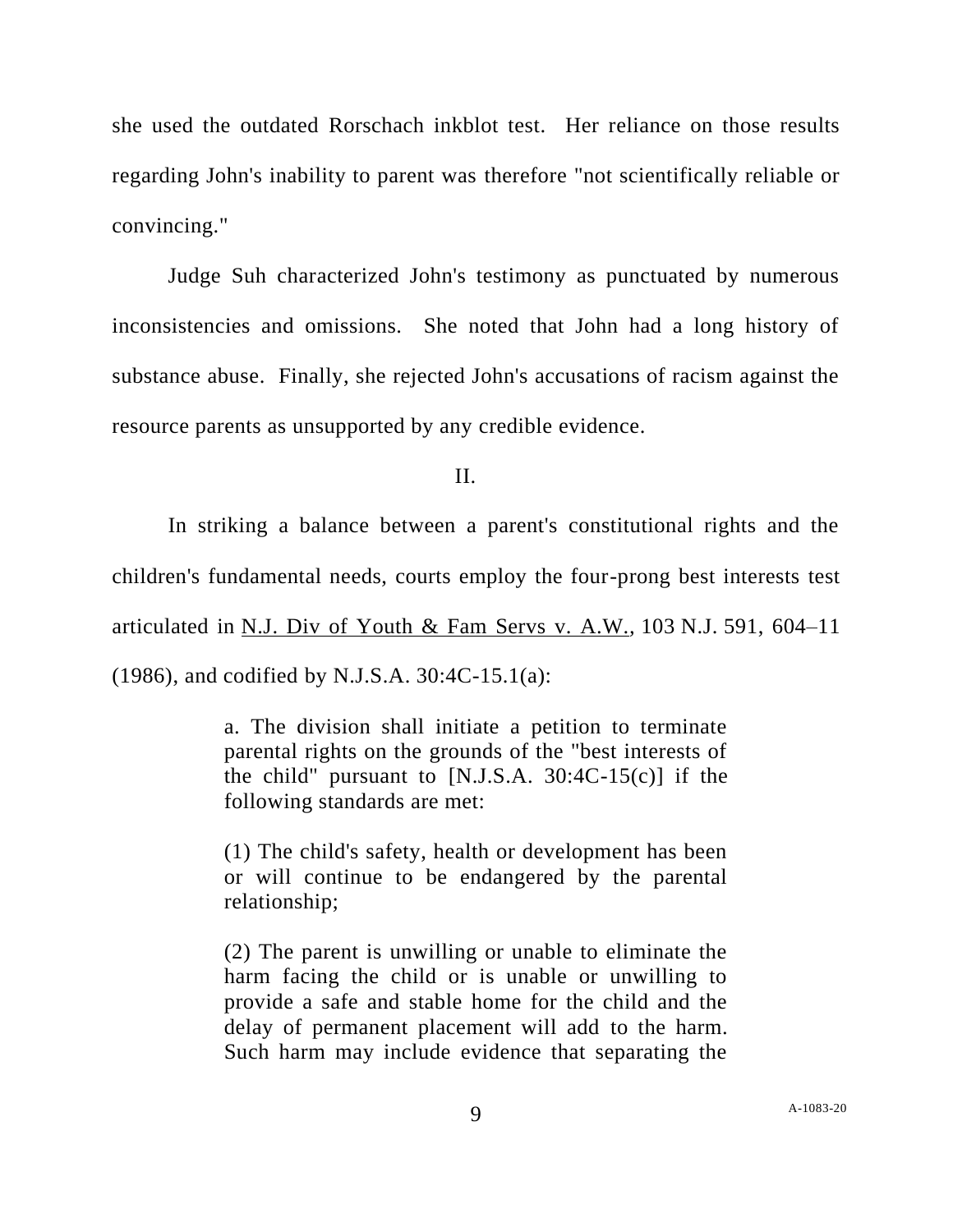child from his resource family parents would cause serious and enduring emotional or psychological harm to the child;

(3) The division has made reasonable efforts to provide services to help the parent correct the circumstances which led to the child's placement outside the home and the court has considered alternatives to termination of parental rights; and

(4) Termination of parental rights will not do more harm than good.

In their application, the four factors above "are not discrete and separate, but relate to and overlap with one another to provide a comprehensive standard that identifies a child's best interests." N.J. Div. of Youth & Fam. Servs. v. I.S., 202 N.J. 145, 167 (2010) (quoting N.J. Div. of Youth & Fam. Servs. v. G.L., 191 N.J. 596, 606–07 (2007)).

In reviewing Judge Suh's decision, we must defer to her factual findings unless they "went so wide of the mark that a mistake must have been made." N.J. Div. of Youth & Fam. Servs. v. M.M., 189 N.J. 261, 279 (2007) (citation omitted). So long as "they are 'supported by adequate, substantial and credible evidence,'" a trial judge's factual findings will not be disturbed on appeal. In re Guardianship of J.T., 269 N.J. Super. 172, 188 (App. Div. 1993) (citation omitted). We owe special deference to the trial judge's expertise in handling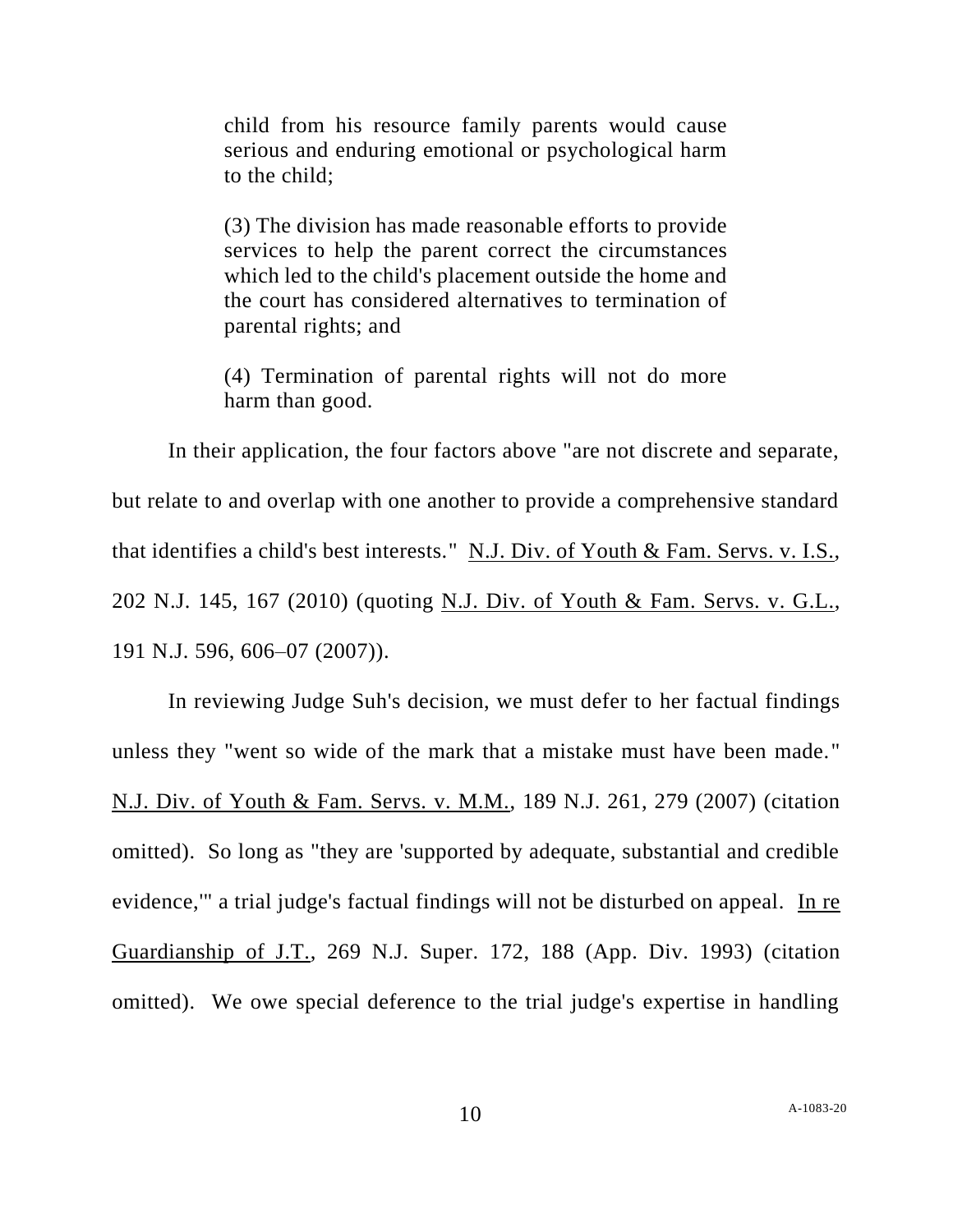family issues. Cesare v. Cesare,  $154$  N.J. 394,  $411-13$  (1998). Judged by those standards, we find no basis in the record to second-guess Judge Suh's decision.

On appeal, John argues that the Division failed to satisfy the four prongs of the best interests test. He contends that the Division failed to prove that he has harmed the children and will continue to do so. Similarly, he disputes that he is unwilling or unable to eliminate the harm facing Brianna and Michael. He also contends that the Division failed to provide him with sufficient services and that the Division presented biased testimony against him. We find the record lacking in credible evidence to support any of John's arguments.

Based on our review of the record, we are satisfied that Judge Suh's decision was supported by substantial credible evidence, see N.J. Div. of Youth & Fam. Servs. v. F.M., 211 N.J. 420, 448-49 (2012), and that defendant's arguments challenging the termination of his parental rights lack sufficient merit to warrant discussion in a written opinion. R.  $2:11-3(e)(1)(E)$ .

We briefly address the Law Guardian's argument on cross-appeal that John should not have been included as a defendant in the guardianship action because 1) John is not the children's legal parent, and 2) a psychological parent does not have standing to defend guardianship actions. The Law Guardian therefore argues that the trial court erred in proceeding with a guardianship trial,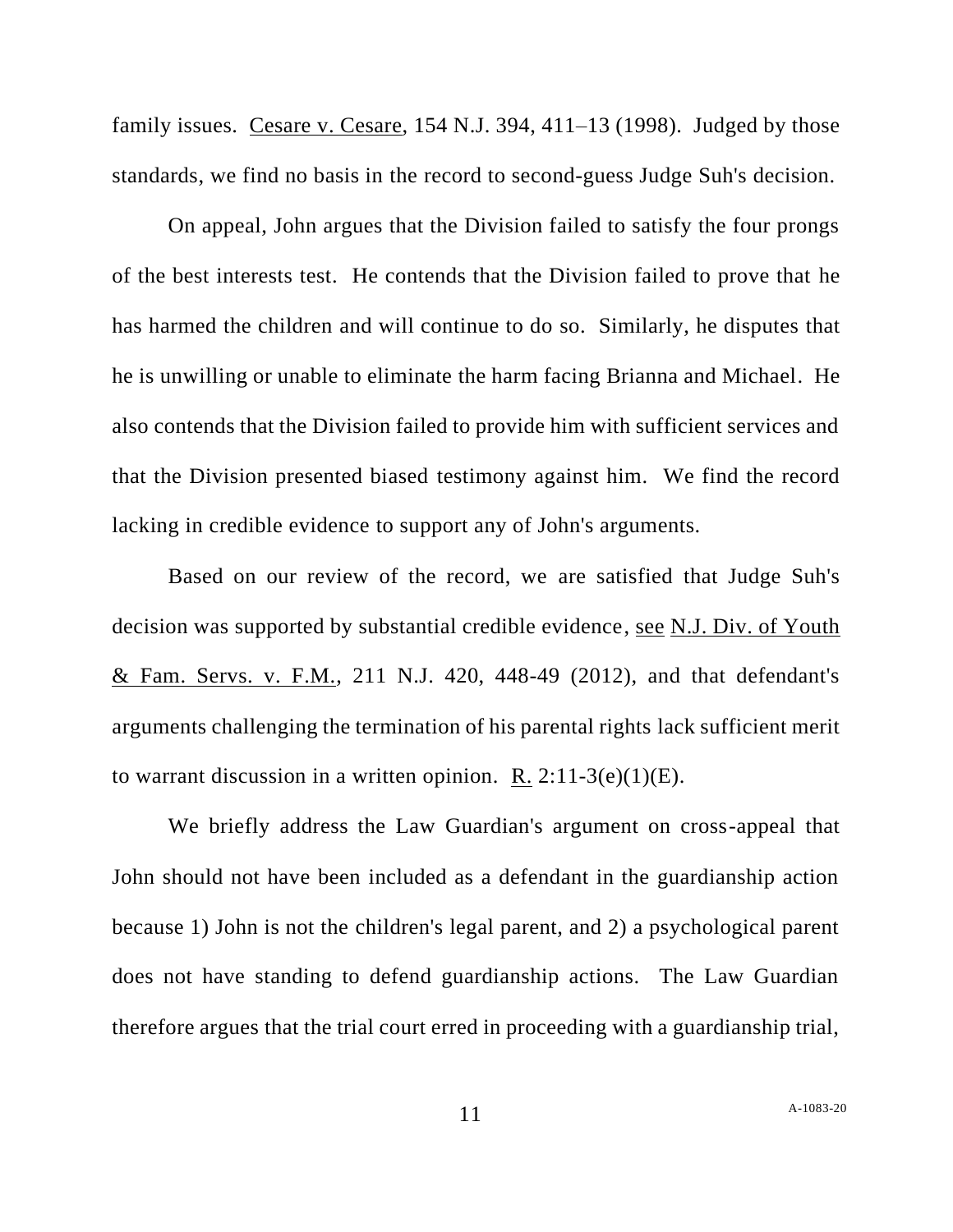asserting that John lacked constitutionally protected parental rights to the children that would warrant a guardianship trial to terminate his parental rights.

The Division agrees with the Law Guardian's arguments that the controlling case law does not confer parental rights upon psychological parents. See Tortorice v. Vanartsdalen, 422 N.J. Super. 242, 250 (App. Div. 2011) (holding that a grandparent's psychological parent status does not equate to the constitutional protections enjoyed by legal parents). The Division also agrees that the paternity tests excluding John as the biological father of both Michael and Brianna were sufficient to rebut the presumption that he is their legal father under N.J.S.A. 9:17-43(a)(1), and that custody alone does not confer legal parenthood. J.S. v. L.S., 389 N.J. Super. 200, 204 (App. Div. 2006).

Because John was married to Anna at the time of Michael's birth and Brianna's birth, he was presumed to be the children's father. N.J.S.A. 9:17- 43(a)(1). While the genetic testing completed in 2018 and 2019 would have been sufficient to rebut the presumption of paternity in favor of John, N.J.S.A. 9:17-43(b), Judge Suh was never asked to enter an adjudication of non-paternity based on this testing, and therefore made no findings on the issue. Instead, in response to a motion made by John's counsel for John to be deemed the children's psychological parent, the Division acquiesced to amend its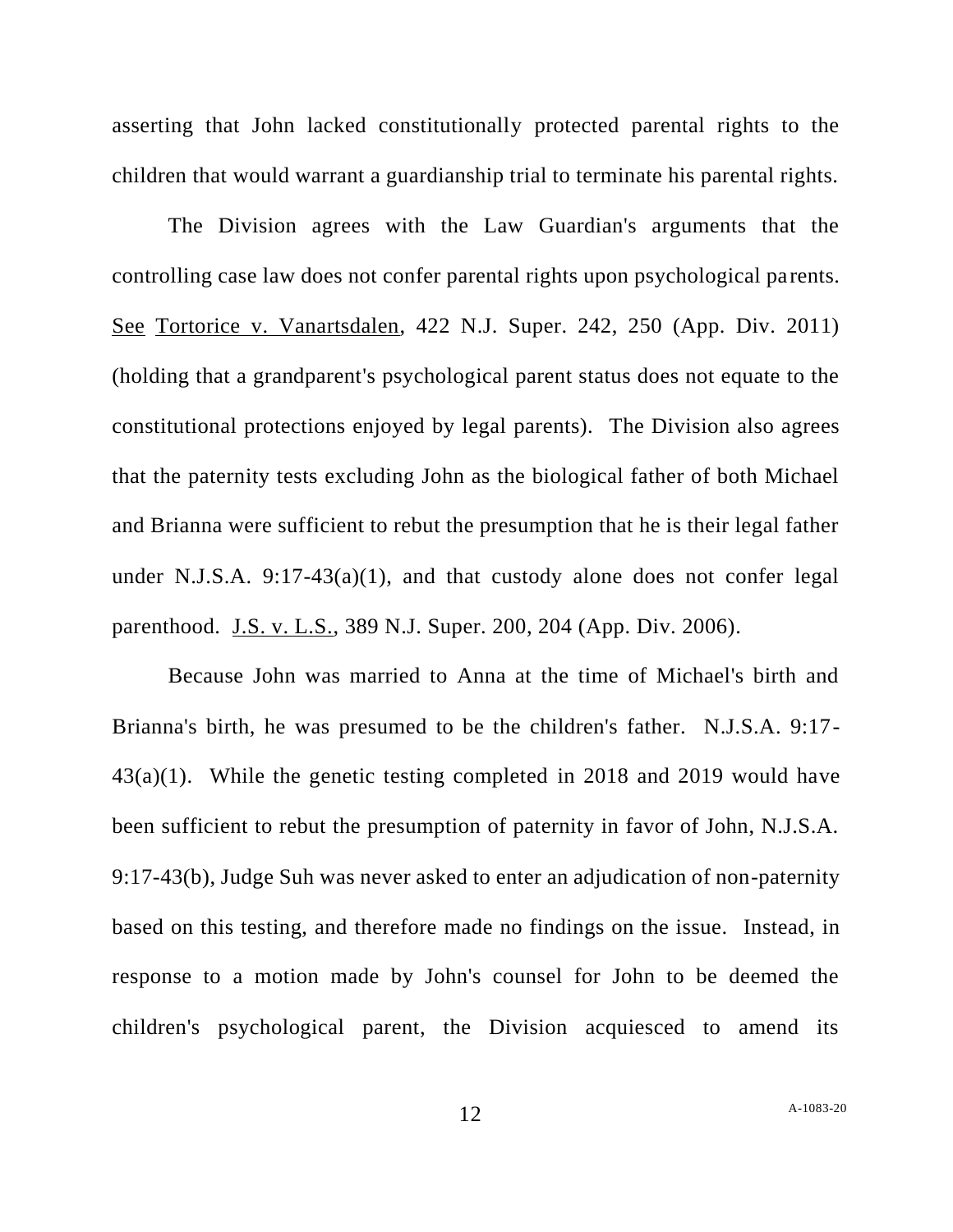guardianship complaint to include John and proceed with a guardianship trial. The Law Guardian did not oppose the inclusion of John as a defendant at that time, so the judge was not faced with competing arguments nor was she presented with an application to make a determination on John's legal parentage. In the absence of such a determination, John remained the children's legal father throughout the guardianship trial.

Under these unique circumstances, we conclude that Judge Suh did not err in proceeding with the trial to terminate John's parental rights. It is undisputed that John was presumed to be the children's legal parent based on his marriage to Anna at the time of the children's births. See N.J.S.A.  $9:17-43(a)(1)$ . Although the genetic testing would have been sufficient to rebut this presumption, see N.J.S.A. 9:17-43(b), no application was made for the entry of a non-paternity order based on this testing. Importantly, a "scientific test is not the functional equivalent of a court order; nor does a paternity test negating paternity automatically result in a court order of non-parentage." N.J. Div. of Youth & Fam. Servs. v. D.S.H., 425 N.J. Super 228, 242 (App. Div. 2012). Furthermore, without an order of non-paternity, John was not granted the opportunity to contest the order's entry, as would have been his right.